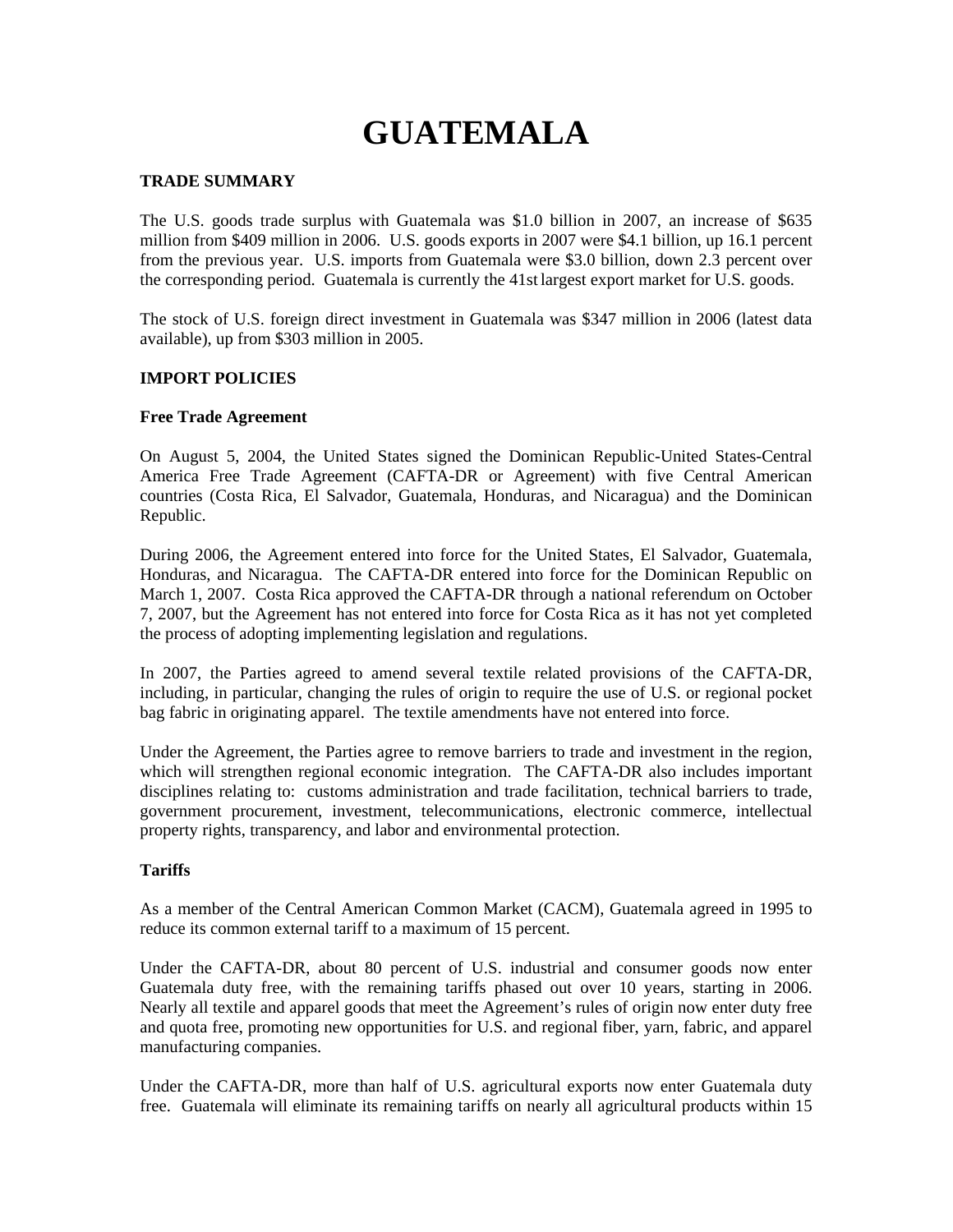years (18 years for rice and chicken leg quarters and 20 years for dairy products). For certain products, tariff-rate quotas (TRQs) will permit some immediate duty free access for specified quantities during the tariff phase-out period, with the duty free amount expanding during that period. Guatemala will liberalize trade in white corn through a gradual expansion of a TRQ which will provide for an aggregate increase of 35 percent by the end of 2025. Guatemala's imports of corn consist mainly of yellow corn, over 90 percent of which comes from the United States.

Guatemala and the other Parties agreed to improve transparency and efficiency in administering customs procedures, including the CAFTA-DR rules of origin. Parties must also provide consistent and fair application of these procedures, and all the CAFTA-DR countries must share information to combat illegal transshipment of goods. The Foreign Trade Administration Office at the Ministry of Economy administers the CAFTA-DR TRQs, including compliance with timing, volumes, and procedures. Such information is publicly available on the Ministry's website.

# **STANDARDS, TESTING, LABELING, AND CERTIFICATION**

During the CAFTA-DR negotiations, the governments created an intergovernmental working group to discuss SPS barriers to agricultural trade. The objective was to use the impetus of the market access negotiations to seek changes to the Central American countries' SPS regimes. Through the work of this group, Guatemala has committed to resolving specific measures that may affect U.S. exports to Guatemala. In addition, in connection with the CAFTA-DR, Guatemala agreed to recognize the equivalence of the U.S. food safety and inspection systems for meat and poultry, thereby eliminating the need for plant-by-plant inspections. Guatemala was the first country in the world to re-open its market to U.S. live animals after the 2002 discovery of a Bovine Spongiform Encephalopathy infected cow in the United States. Guatemala is now introducing U.S.-bred livestock to improve its meat and dairy industries. However, Guatemala continues to have restrictions on importation of those U.S. live cattle over 30 months of age.

Guatemala and the other Central American countries are in the process of developing common import standards for several products, including distilled spirits, which may facilitate trade

# **GOVERNMENT PROCUREMENT**

Guatemala's Government Procurement Law requires most government purchases over 900,000 quetzals (approximately \$117,800) to be submitted for public competitive bidding. Foreign suppliers must submit their bids through locally registered representatives, a process that can place foreign bidders at a competitive disadvantage.

Since 2004, Guatemalan government entities have been required to use Guatecompras, an Internet based electronic procurement system; this has improved transparency in the government procurement process. However, some government institutions use other systems of public procurement, such as when they receive funding from an international organization or NGO and use those institutions' procurement and auditing systems.

Under the CAFTA-DR, procuring entities must use fair and transparent procurement procedures, including advance notice of purchases and timely and effective bid review procedures, for procurement covered by the Agreement. Under the CAFTA-DR, U.S. suppliers are permitted to bid on most Guatemalan government procurement, including purchases by government ministries and state owned enterprises, on the same basis as Guatemalan suppliers. The anticorruption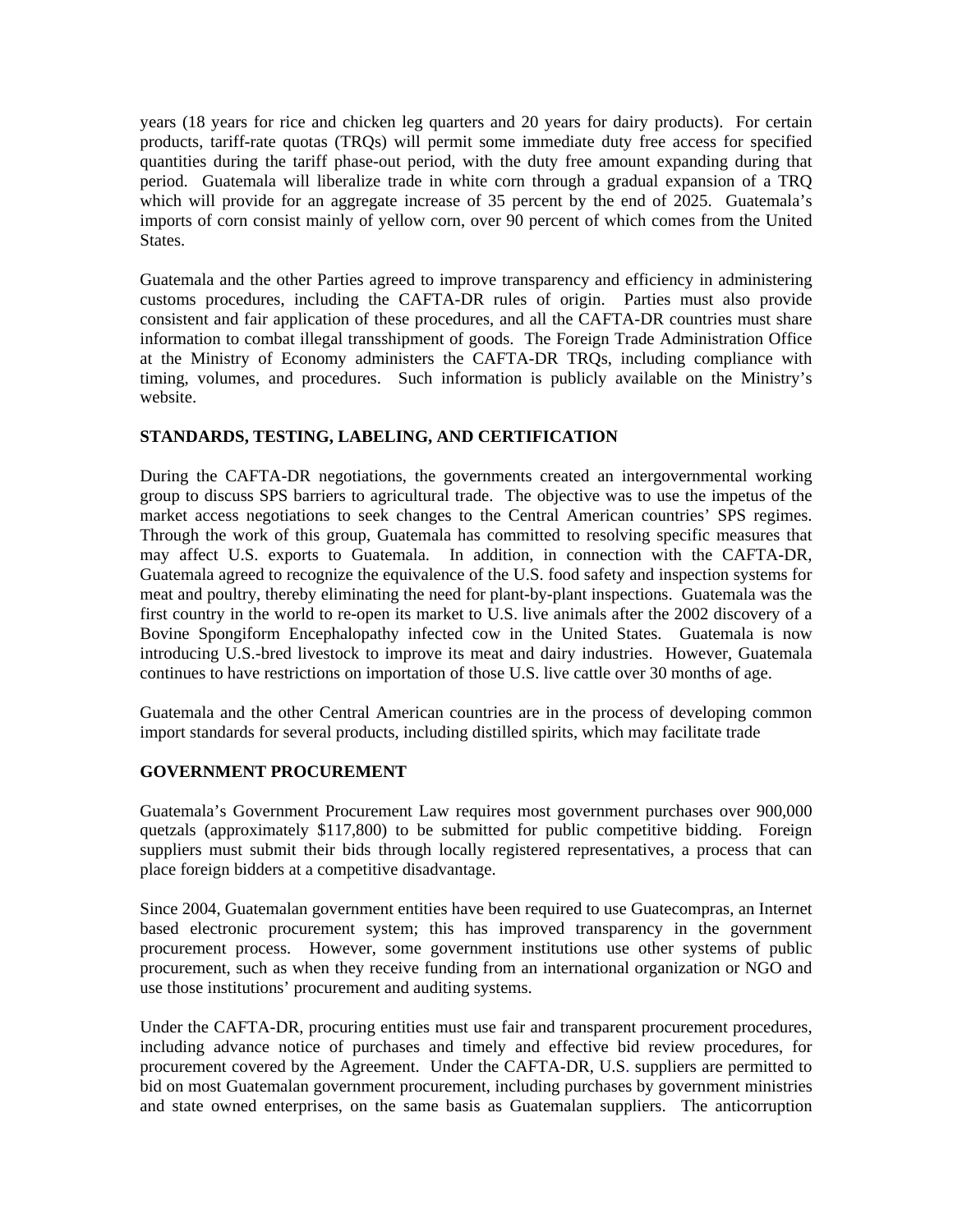provisions of the Agreement require each government to ensure under its domestic law that bribery in trade related matters, including in government procurement, is treated as a criminal offense, or is subject to comparable penalties.

Guatemala is not a signatory to the WTO Agreement on Government Procurement.

# **EXPORT SUBSIDIES**

Under the CAFTA-DR, Guatemala is not permitted to adopt new duty waivers or expand existing duty waivers that are conditioned on the fulfillment of a performance requirement (*e.g.*, the exportation of a given level or percentage of goods). However, under the CAFTA-DR, Guatemala is permitted to maintain such measures through 2009, provided that it maintains the measures in accordance with its obligations under the WTO Agreement on Subsidies and Countervailing Measures.

# **INTELLECTUAL PROPERTY RIGHTS (IPR) PROTECTION**

In May 2006, Guatemala strengthened its legal framework for the protection of IPR with the passage of laws in preparation for the entry into force of the CAFTA-DR. The CAFTA-DR provides for improved standards for the protection and enforcement of a broad range of IPR, which are consistent with U.S. and international standards of protection and enforcement as well as with emerging international standards. Such improvements include state-of-the-art protections for digital copyrighted products such as U.S. software, music, text and videos; stronger protection for U.S. patents and trademarks; and further deterrence of piracy and counterfeiting. However, enforcement of these provisions has yet to become fully effective and U.S. copyrights continue to be infringed, for example for business software. The CAFTA-DR also requires Guatemala to protect undisclosed test data submitted for the purpose of product marketing approval of pharmaceutical and agricultural chemical products against disclosure and unfair commercial use. In May 2007, Guatemala suspended consideration of a rule that would conflict with these provisions.

# **SERVICES BARRIERS**

Some professional services may only be supplied by professionals with locally recognized academic credentials. Public notaries must be Guatemalan nationals. Foreign enterprises may provide licensed professional services in Guatemala through a contract or other relationship with an enterprise established in Guatemala. Under the CAFTA-DR, U.S. insurance companies may establish wholly owned subsidiaries and joint ventures, and will be able to establish as a branch in 2009. The Guatemalan Congress is considering an insurance law that would strengthen supervision of the insurance sector and allow foreign insurance companies to open branches in Guatemala in 2008, a year earlier than required by the CAFTA-DR. U.S. insurance suppliers may provide cross-border insurance in areas such as marine, aviation and transportation, goods in international transit and the brokerage for these products, and reinsurance. Services auxiliary to insurance such as claims settlement, actuarial, risk assessment, and consulting also may be provided on a cross-border basis.

Guatemala has agreed to ensure reasonable and nondiscriminatory access to essential telecommunications facilities and to ensure that major suppliers provide interconnection at cost oriented rates. U.S. companies have raised allegations of anticompetitive behavior, including unilateral changes of interconnection rates and suspension of service by the country's major fixed line telephone service provider, Telgua, a subsidiary of America Movil (owned by Telmex of